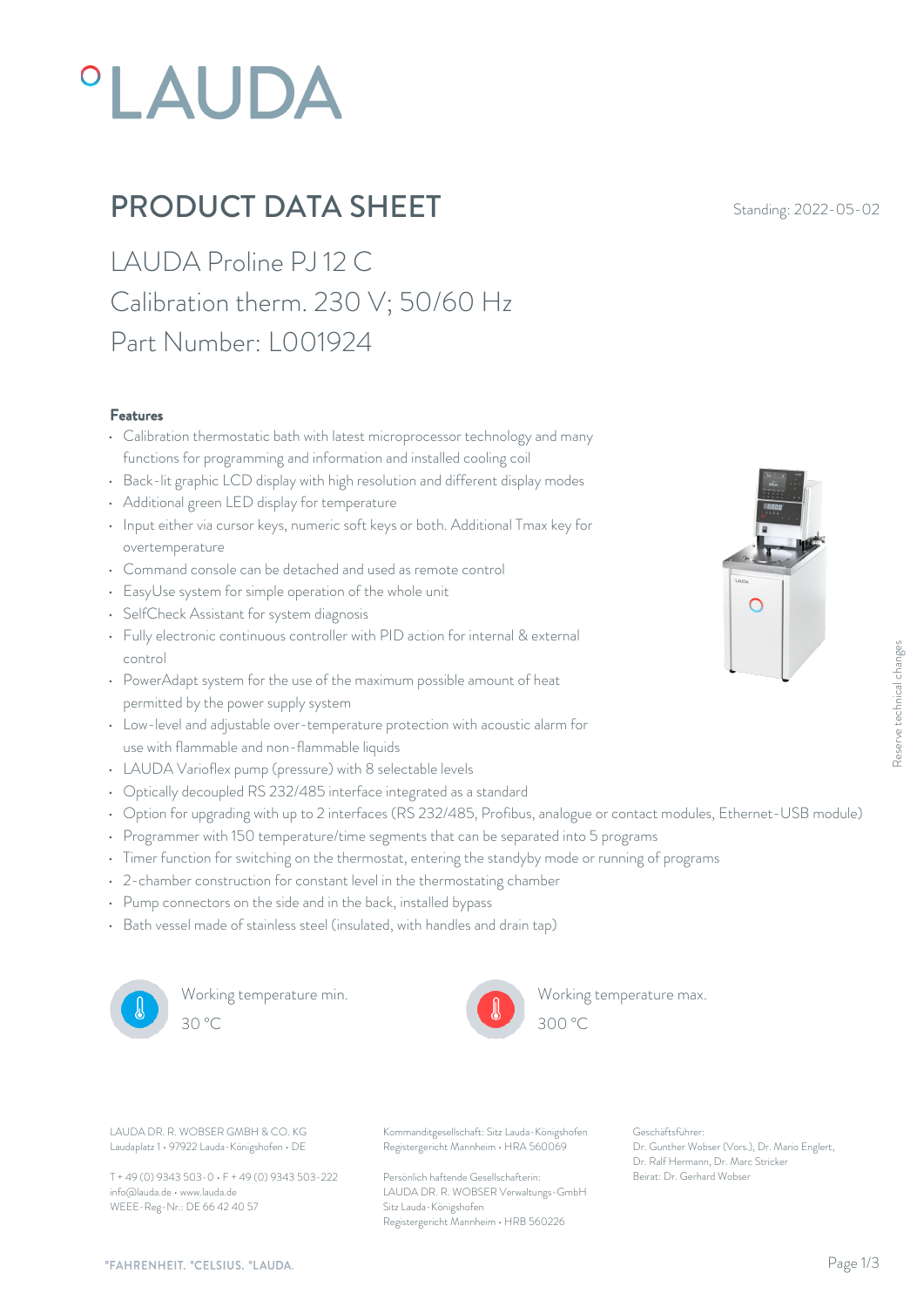## **°LAUDA**

## **PRODUCT DATA SHEET** Standing: 2022-05-02

LAUDA Proline PJ 12 C Calibration therm. 230 V; 50/60 Hz Part Number: L001924

#### Technical Features (according to DIN 12876)

|                                                                                                                                                           | 30  300 °C         |                                                                |                           |
|-----------------------------------------------------------------------------------------------------------------------------------------------------------|--------------------|----------------------------------------------------------------|---------------------------|
| Working temperature range with external cooling                                                                                                           |                    | 20  300 °C                                                     |                           |
| Operating temperature range                                                                                                                               | 0300 °C            |                                                                |                           |
| Ambient temperature range                                                                                                                                 |                    | 540 °C                                                         |                           |
| Temperature stability                                                                                                                                     | $0.01 \pm K$       |                                                                |                           |
| Heater power max.                                                                                                                                         | 3.6 kW             |                                                                |                           |
| Current max.                                                                                                                                              | 16 A               |                                                                |                           |
| Power consumption max.                                                                                                                                    |                    | 3.7 kW                                                         |                           |
| Pump Pressure max.                                                                                                                                        | 0.8 <sub>bar</sub> |                                                                |                           |
| Pump flow rate pressure max.                                                                                                                              |                    | 25 L/min                                                       |                           |
| Bath volume min. / max.                                                                                                                                   |                    | 8.5/13.5L                                                      |                           |
| Size of bath (ØxH)<br>Overall dimensions (WxDxH)<br>Weight<br>Power supply                                                                                |                    | 120 x 320 mm<br>220 x 360 x 630 mm<br>19 kg<br>230 V; 50/60 Hz | Reserve technical changes |
|                                                                                                                                                           |                    |                                                                |                           |
|                                                                                                                                                           |                    |                                                                |                           |
|                                                                                                                                                           |                    |                                                                |                           |
| Power plug                                                                                                                                                |                    | Power cord with angled plug (CEE7/7)                           |                           |
| <b>Standard accessories</b><br>• 1 Bath cover<br>• 4 screw caps, 4 closing plugs<br>• 2 nipples 13 mm for pump connectors<br>• 2 nipples for cooling coil |                    |                                                                |                           |
|                                                                                                                                                           |                    |                                                                |                           |

#### Standard accessories

- 1 Bath cover
- 4 screw caps, 4 closing plugs
- 2 nipples 13 mm for pump connectors
- 2 nipples for cooling coil

T + 49 (0) 9343 503-0 • F + 49 (0) 9343 503-222 info@lauda.de • www.lauda.de WEEE-Reg-Nr.: DE 66 42 40 57

> Persönlich haftende Gesellschafterin: Beirat: Dr. Gerhard Wobse LAUDA DR. R. WOBSER Verwaltungs-GmbH Sitz Lauda-Königshofen Registergericht Mannheim • HRB 560226